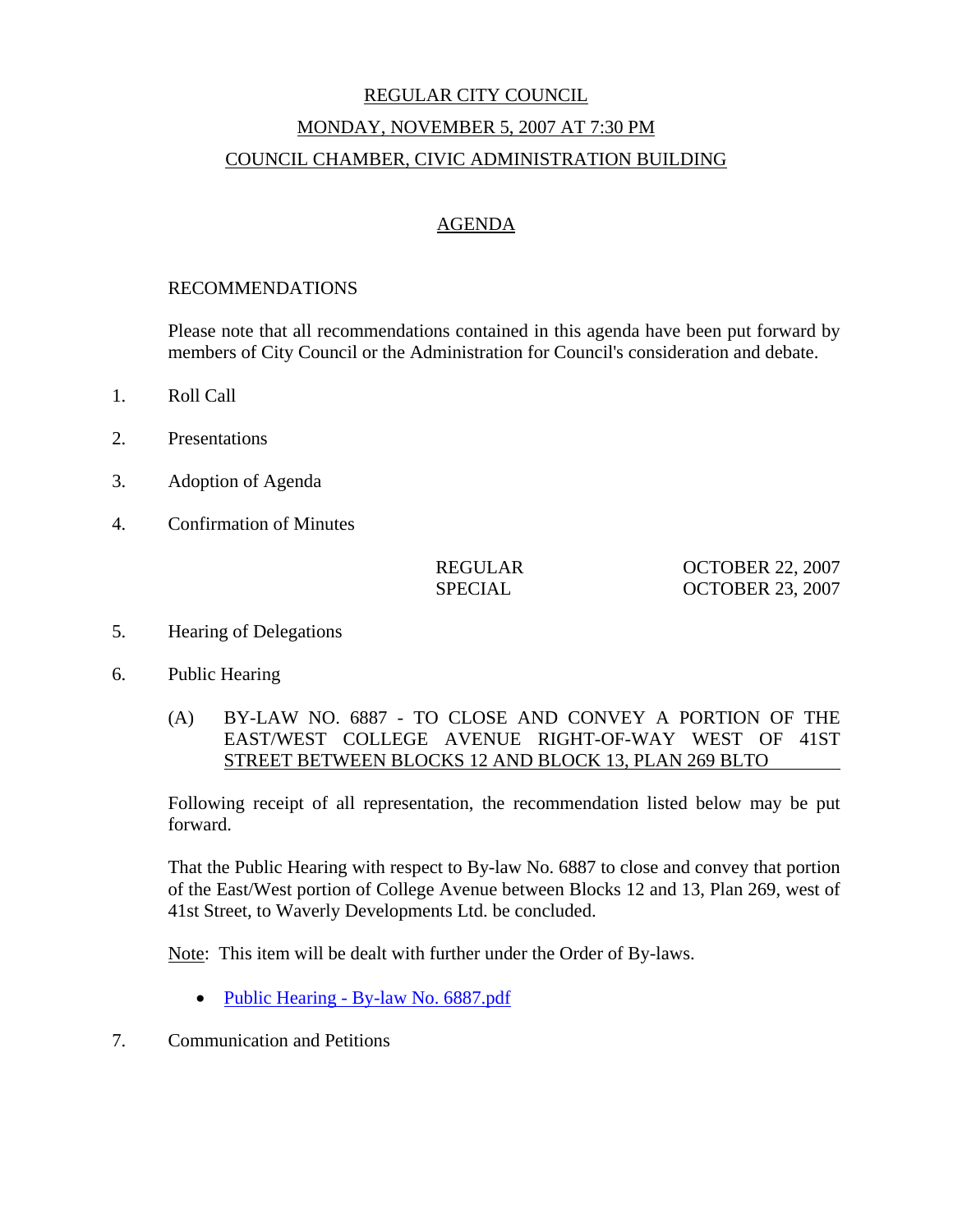8. Committee Reports

## (A) PERSONNEL COMMITTEE REPORT - OCTOBER 22, 2007

That the report of the Personnel Committee of its meeting held October 22, 2007 regarding the tentative settlement reached between the City and the Brandon Professional Fire Fighters / Paramedics Association be received.

That the City of Brandon enter into a new agreement with the Brandon Professional Fire Fighters / Paramedics Association as per the Memorandum of Settlement for the period January 1, 2007 to December 31, 2008 whereby wages shall be increased 3% on January 1, 2007, 1% on July 1, 2007, 3% on January 1, 2008, and 1% on July 1, 2008.

- Personnel Committee Report.pdf
- 9. Enquiries
- 10. Announcements
- 11. General Business
	- (A) REQUEST FOR FINANCIAL ASSISTANCE FOR THE INAUGURAL MANITOBA HERITAGE TATTOO

That the request of Augustfest Brandon Inc. to carry over the \$17,500 grant to 2008 be referred to the Grants Review Committee for consideration and report at the November 19th, 2007 City Council meeting.

• Manitoba Heritage Tattoo Grant.pdf

## (B) MEDIATION WITH CANADIAN PACIFIC RAILWAY AND CANADIAN NATIONAL RAILWAY

That appropriate City departments be made aware of the results of the mediation held on September 26, 2007 involving representatives from Canadian Pacific Railway and the City of Brandon with a view to implementing, where practicable, the points that were agreed to in this mediation.

• Mediation with Canadian Pacific Railway.pdf

## (C) ENVIRONMENTAL STRATEGIC PLAN

That Brandon's Environmental Strategic Plan be received for information and that it be debated at the next regular Council Meeting on November 19, 2007.

• Environmental Strategic Plan.pdf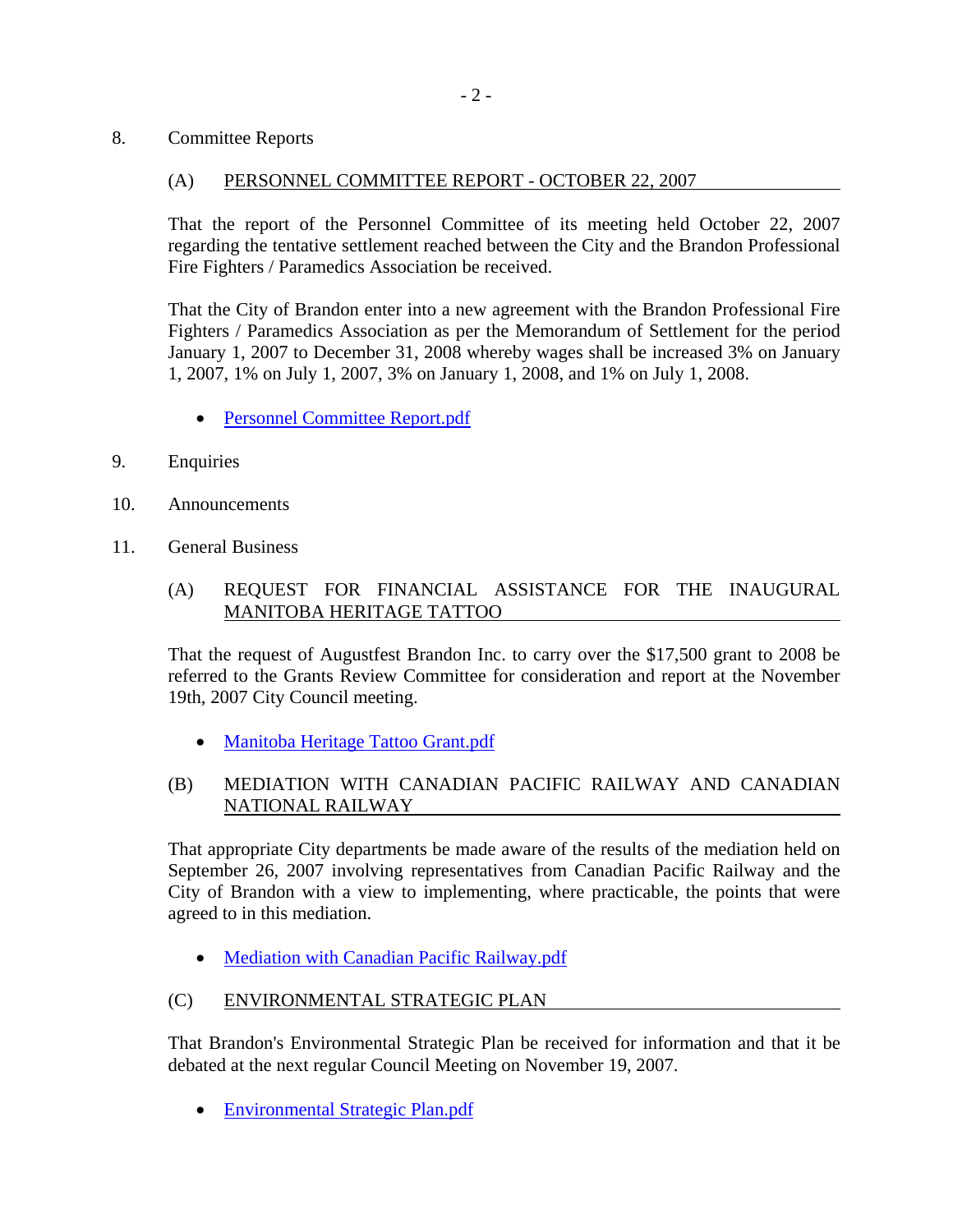## (D) SOLID WASTE MANAGEMENT PLAN APPROVAL

That the Solid Waste Management Plan dated October 2007 be adopted and the recommendations contained therein be implemented.

• Solid Waste Plan Approval.pdf

## (E) EVENT OF LOCAL SIGNIFICANCE - X-FEST

That City Policy No. 004 designating Events of Local Significance be amended by adding: "X-Fest".

# • X-Fest.pdf

# (F) EXPENDITURE FROM RESERVE

That \$19,250 be expended from the Parks Reserve for the purchase and installation of trees in the Waverly, Brookwood and Woodlands subdivisions.

• Expenditure from Reserve.pdf

## (G) CANCELLATION OF ADDITIONAL FEES FOR BUILDING PERMITS IN RAILWAY OVERLAY ZONE - COUNCILLOR PATERSON

That Administration draft the necessary motion or by-law to cancel the need for citizens in the Railway Overlay Zone to pay \$350 extra for building permits, to add to their dwellings.

• Cancellation of Additional Fees for Building Permits in Railway Overlay Zone - Paterson.pdf

## (H) FIRE HALL LOCATIONS - COUNCILLOR BARLETTA

That Council provide direction to Administration on the matter of new fire hall locations whereby a report be prepared that would see one fire station located on or near Victoria Avenue west of 18th Street and another station at or near a site at 1st Street and Kirkcaldy Drive.

• Fire Hall Locations - Barletta.pdf

## (I) SPECIAL MEETING REGARDING FIRE HALL LOCATIONS COUNCILLOR BLACK

That a special meeting be called to discuss the fire hall situation, determine process and provide direction to the Administration.

• Special Meeting regarding Fire Halls - Black.pdf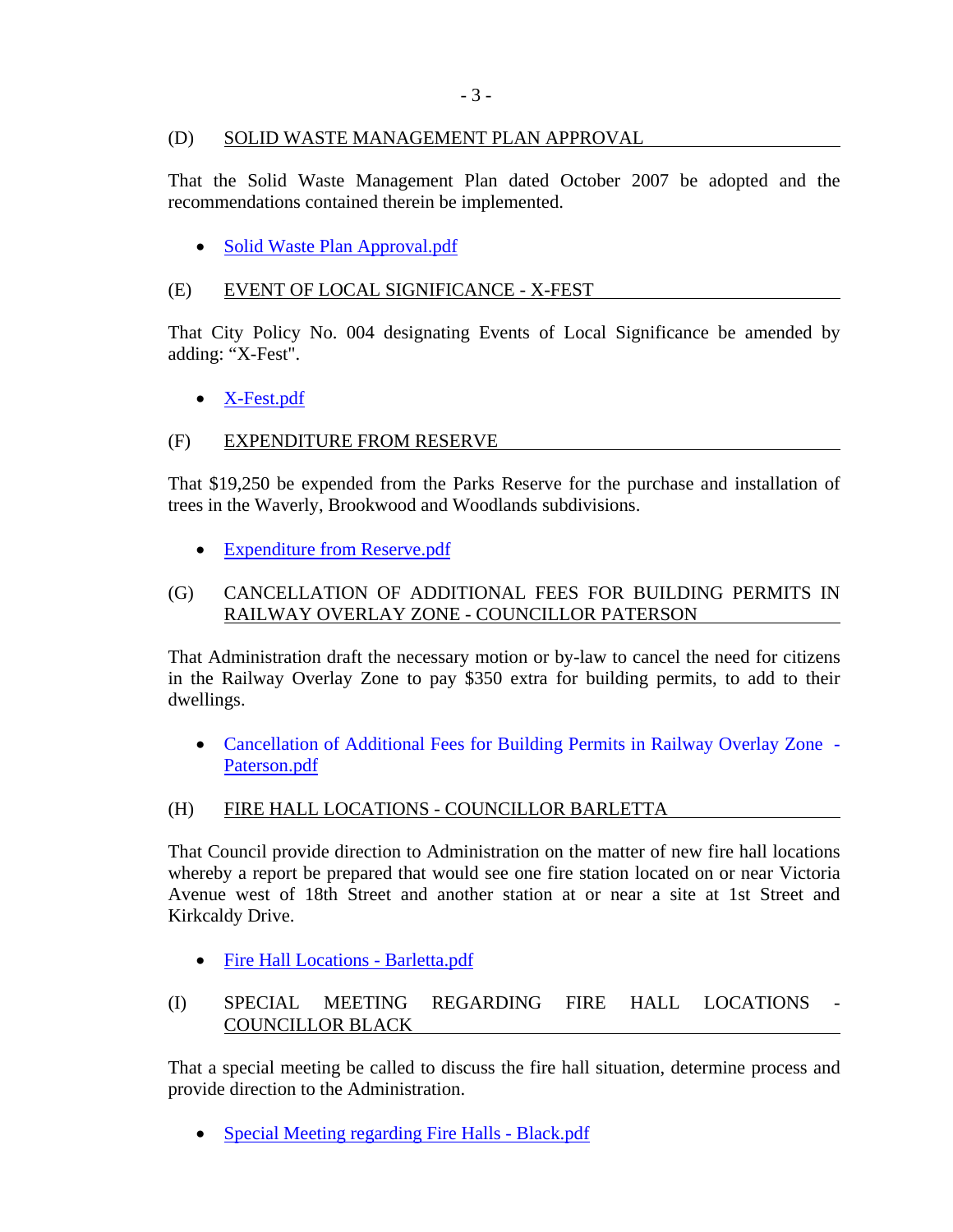## (J) 3-WAY STOP SIGNS AT KIRKCALDY AND KNOWLTON DRIVES - COUNCILLOR PATERSON

This item was scheduled to appear on the agenda for the first regular meeting of City Council held following receipt of the Brandon Area Road Network Development Plan, however at the request of Councillor Paterson, same will be dealt with at the November 19, 2007 meeting.

#### (K) 4-WAY STOP SIGNS AT MCDONALD AVENUE IN THE VICINITY OF 19TH TO 22ND STREETS - COUNCILLOR PATERSON

This item was scheduled to appear on the agenda for the first regular meeting of City Council held following receipt of the Brandon Area Road Network Development Plan, however at the request of Councillor Paterson, same will be dealt with at the November 19, 2007 meeting.

- 12. By-laws
- NO. 6880 TO REZONE PROPERTY LOCATED 3000 RICHMOND AVENUE EAST (PT. NE 1/4 7-10-18 WPM)FROM DR DEVELOPMENT RESERVE ZONE TO MG INDUSTRIAL GENERAL ZONE (BOBIAK O/B/O CUMMING AND BRADLEY) 2ND READING AND ABEYANCE OF 3RD READING

That By-law No. 6880 to rezone 3000 Richmond Avenue East (Pt. NE 1/4 7-10-18 WPM) from DR Development Reserve Zone to MG Industrial General Zone be read a second time;

and further, that City Council hold third reading of the by-law in abeyance pending the execution of a development agreement between the City of Brandon and the applicant.

- By-law No. 6880.pdf
- NO. 6887 TO CLOSE AND CONVEY A PORTION OF COLLEGE AVENUE LOCATED WEST OF 41ST STREET BETWEEN BLOCKS 12 AND 13 PLAN 269 TO WAVERLY DEVELOPMENTS LTD. 2ND AND 3RD READINGS

That By-law No. 6887 to close and convey a portion of College Avenue located west of 41st Street between Blocks 12 and 13, Plan 269 to Waverly Developments Ltd., be read a second time.

That this by-law be read a third and final time.

• By-law No. 6887.pdf